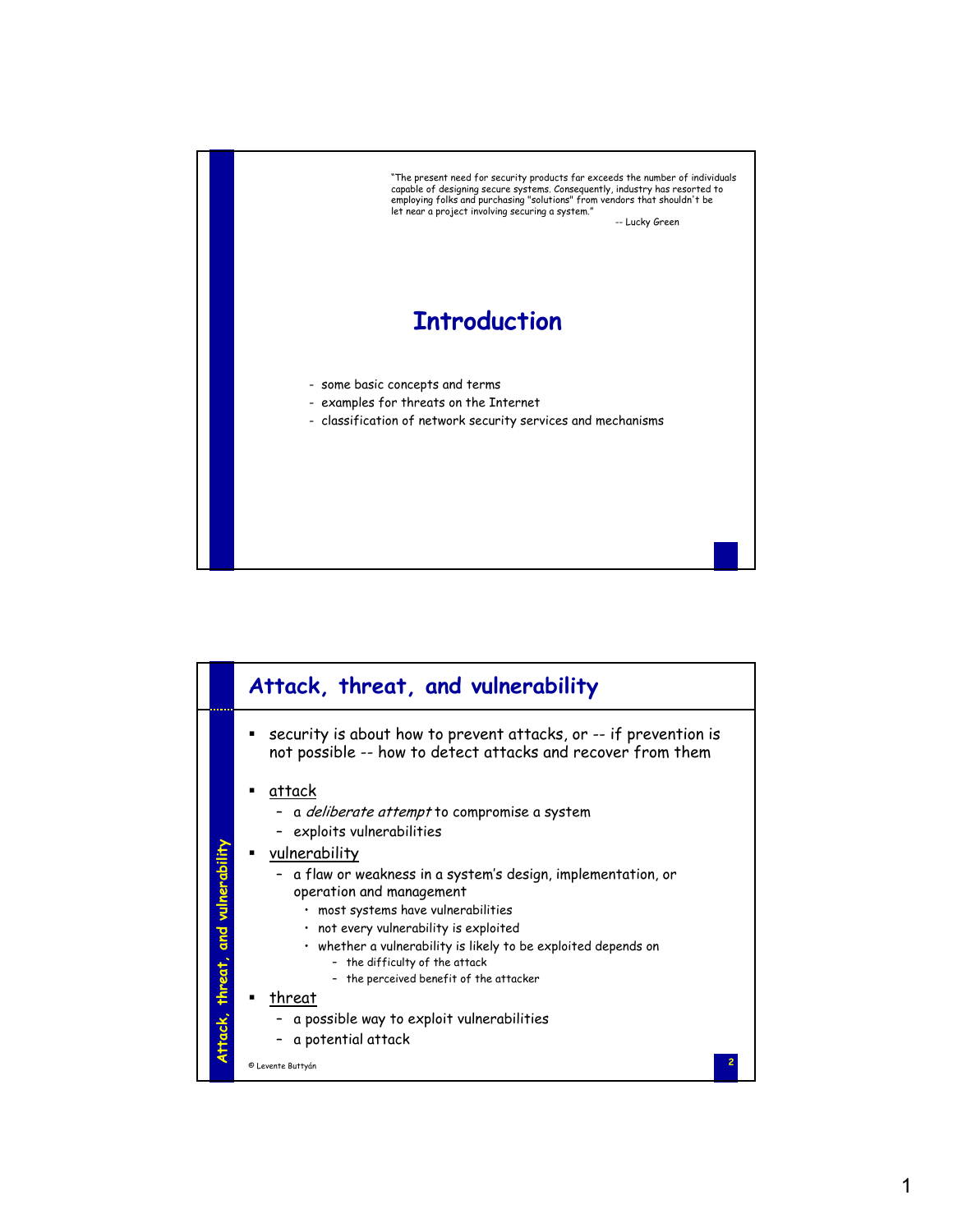

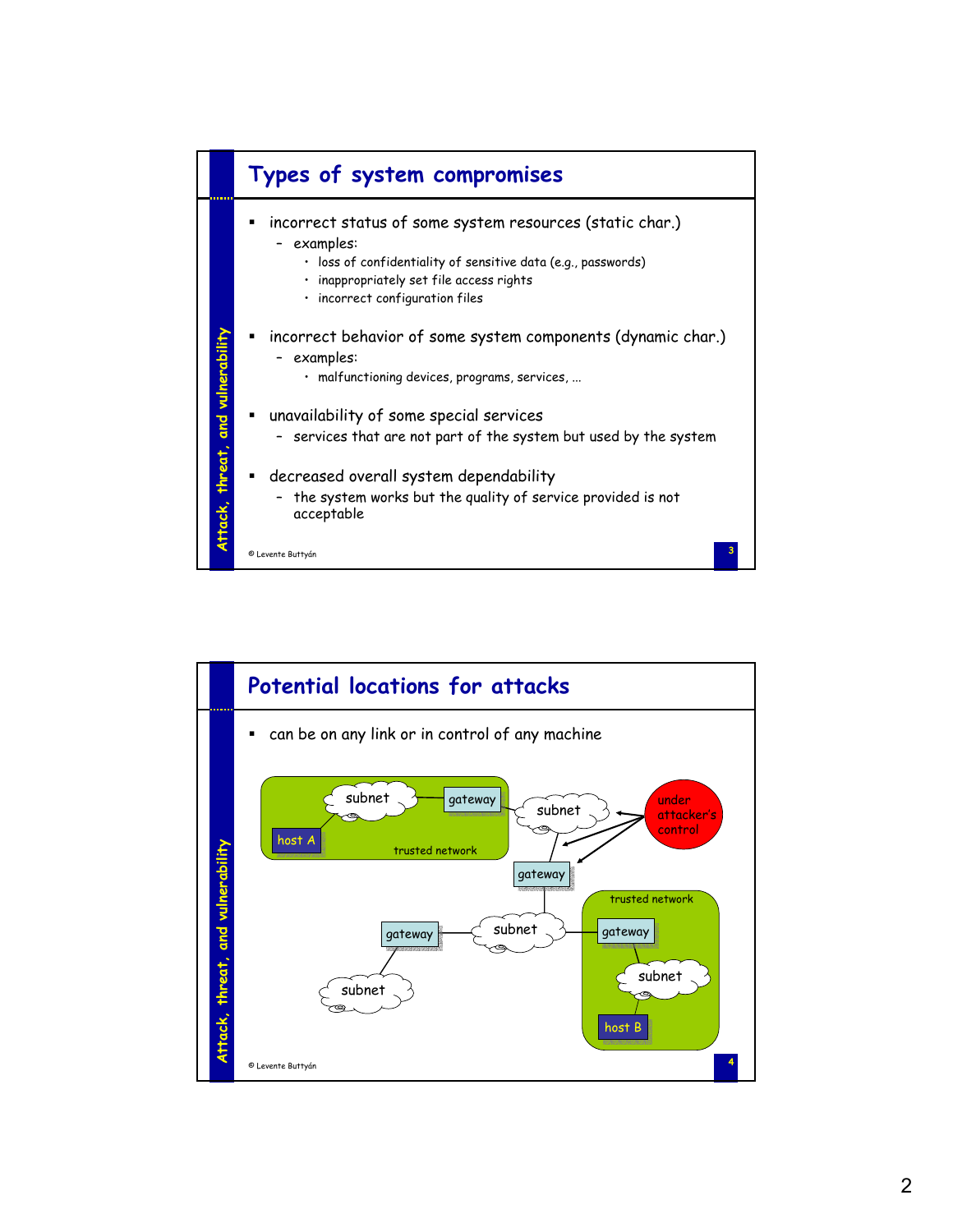

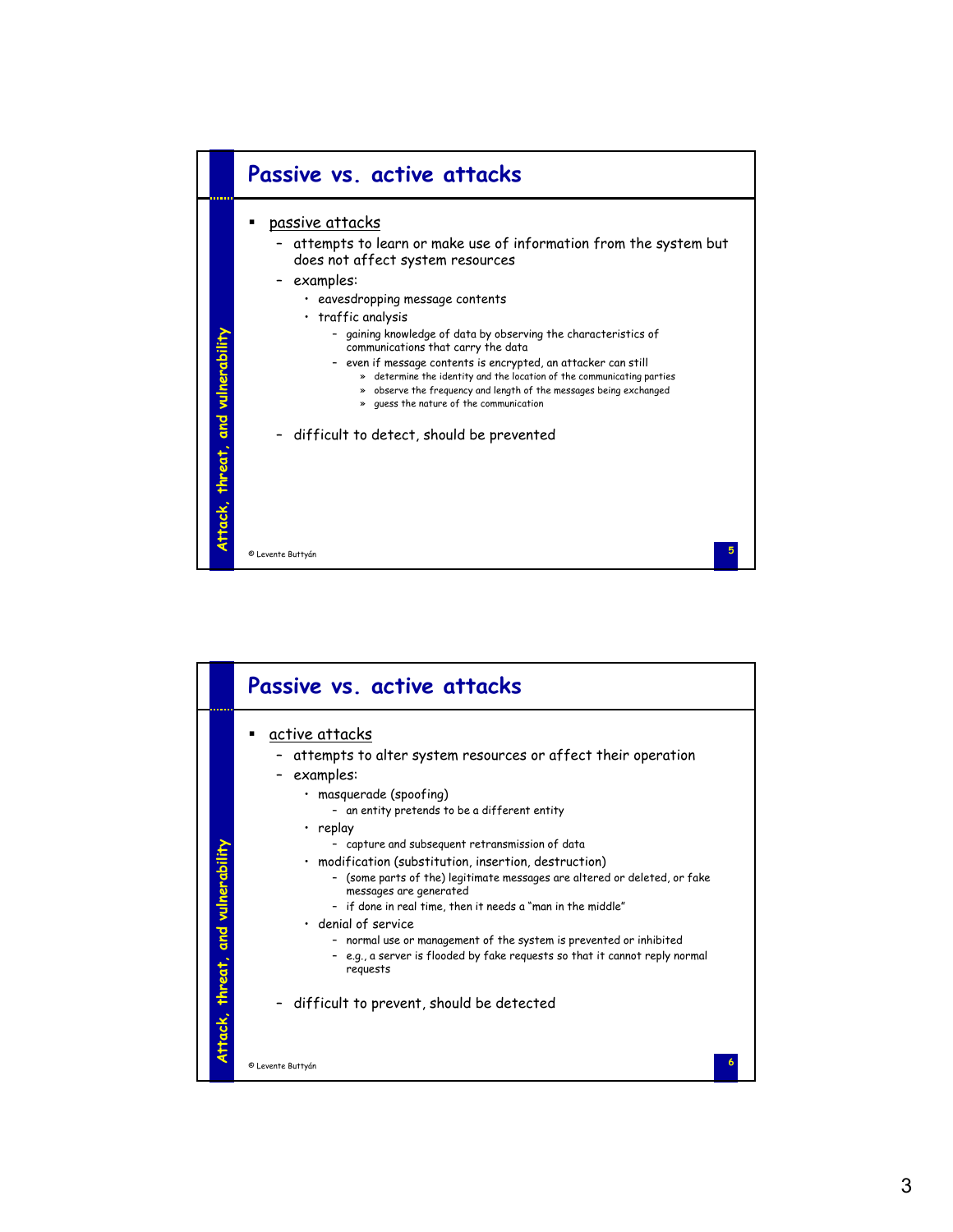

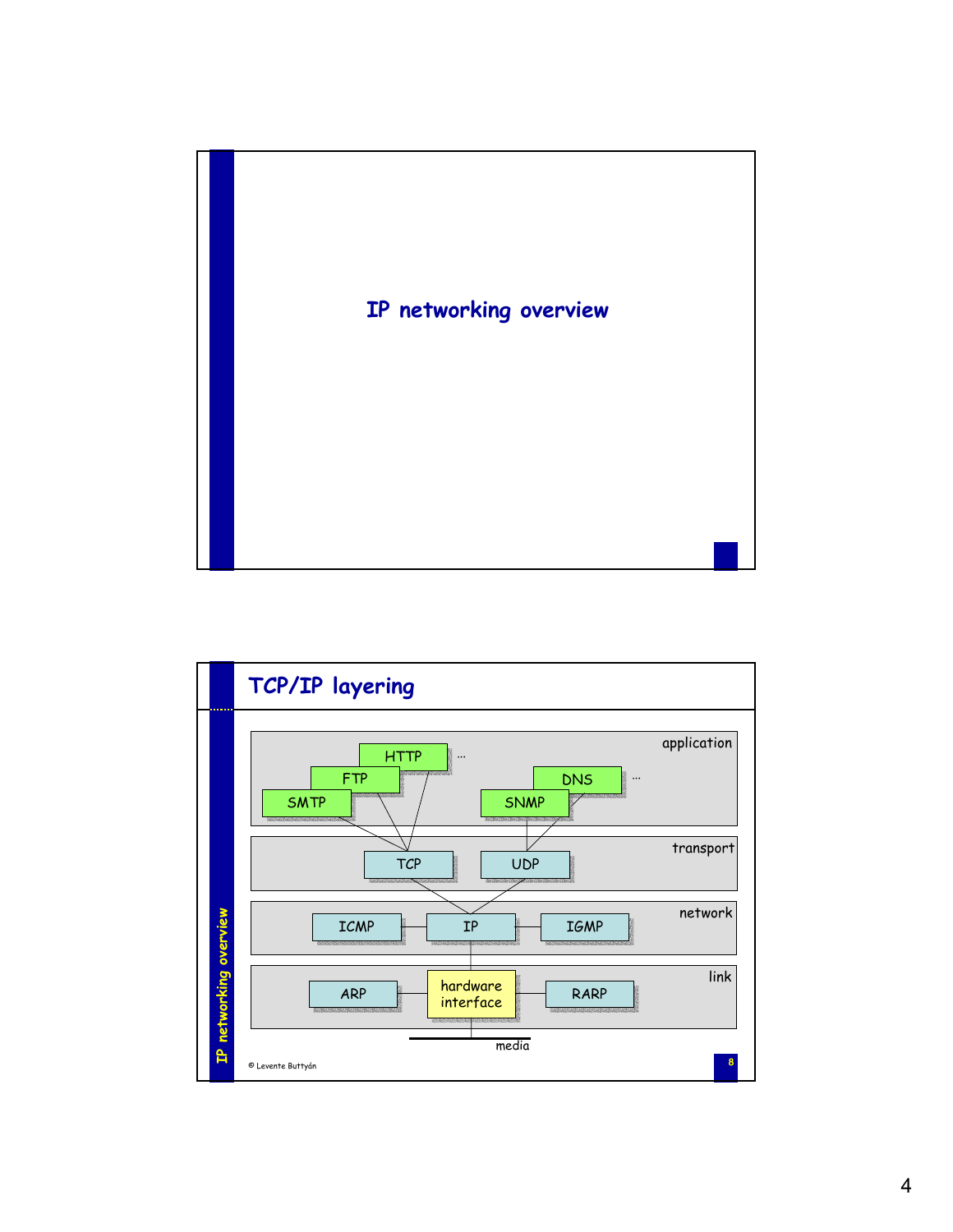

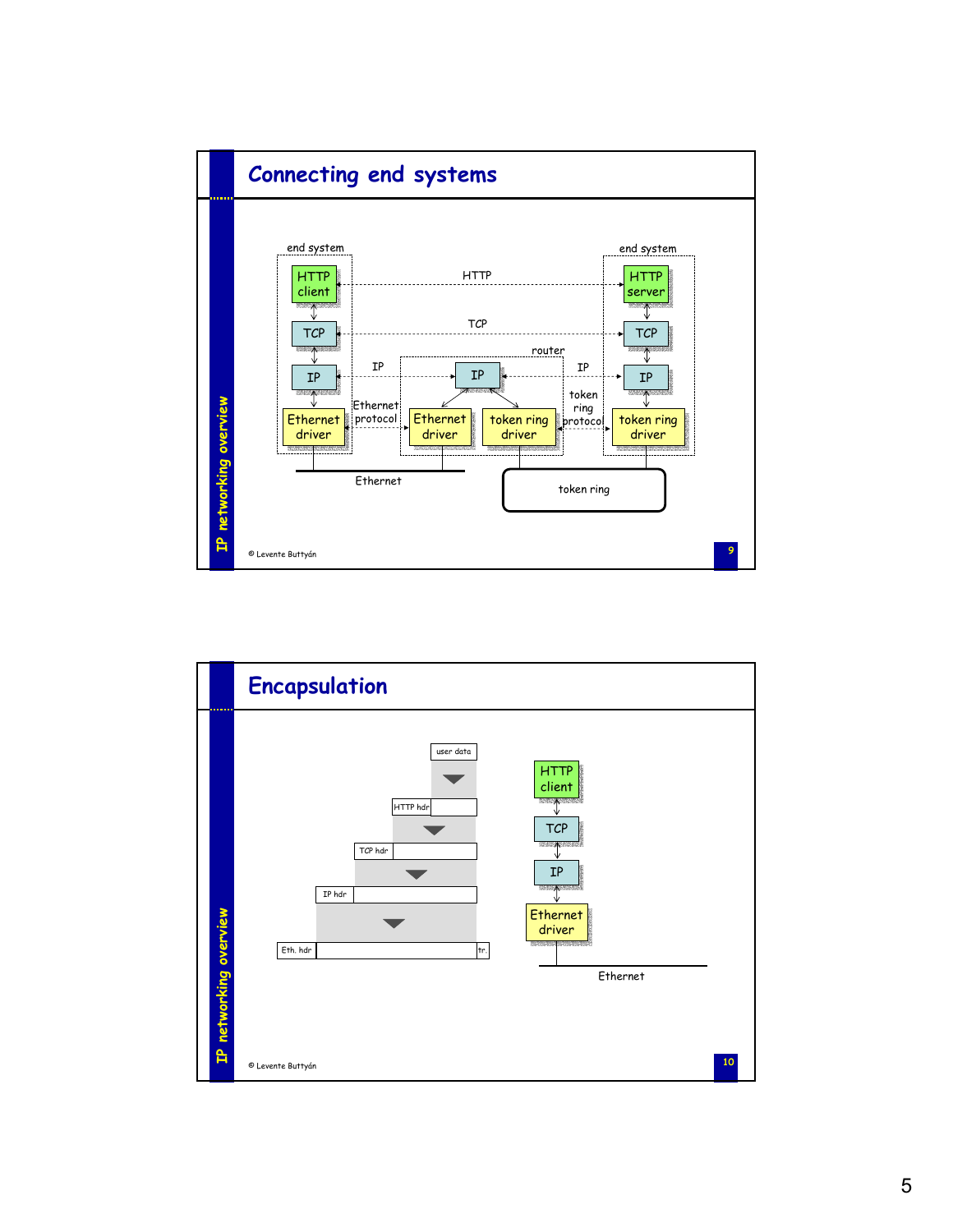

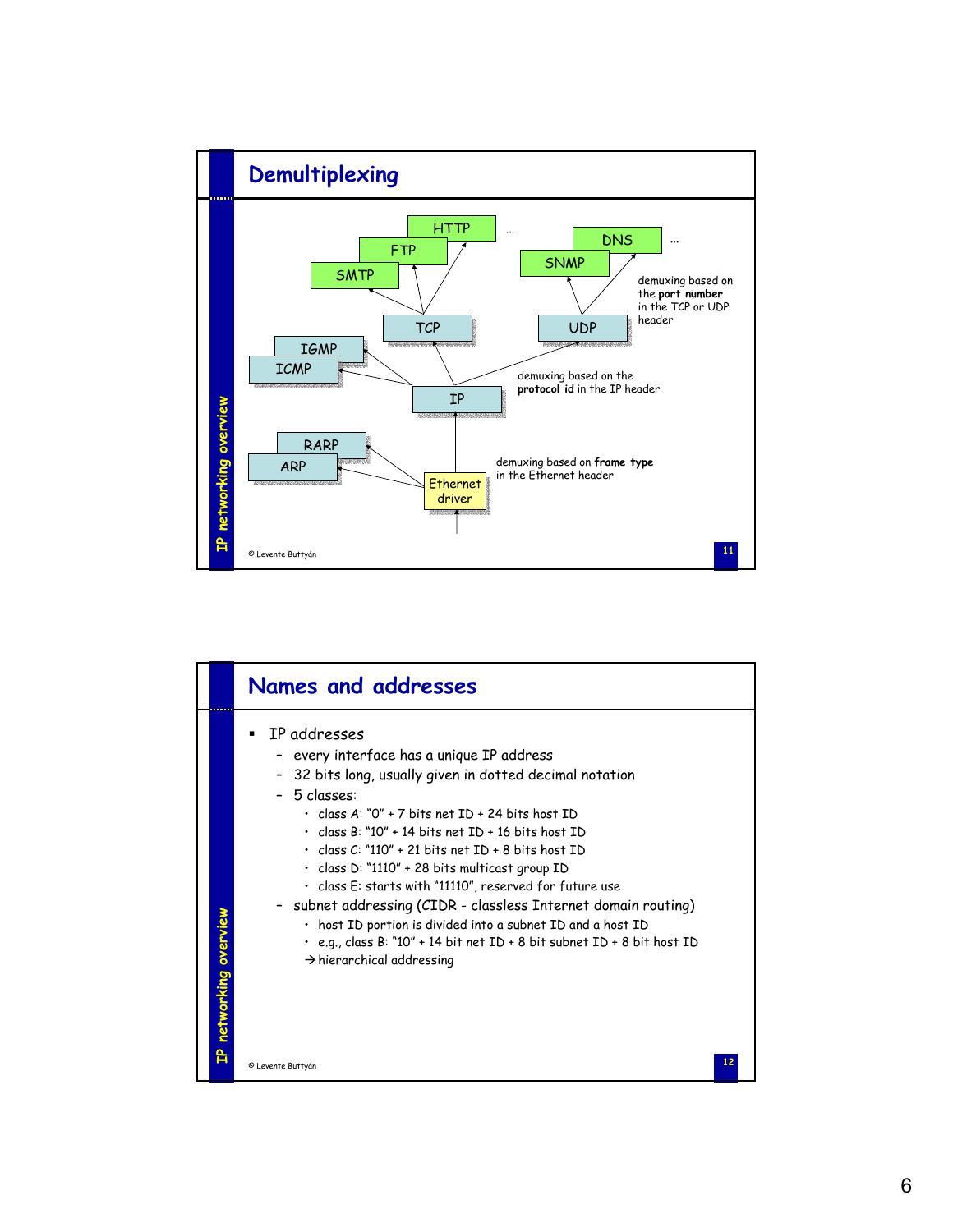

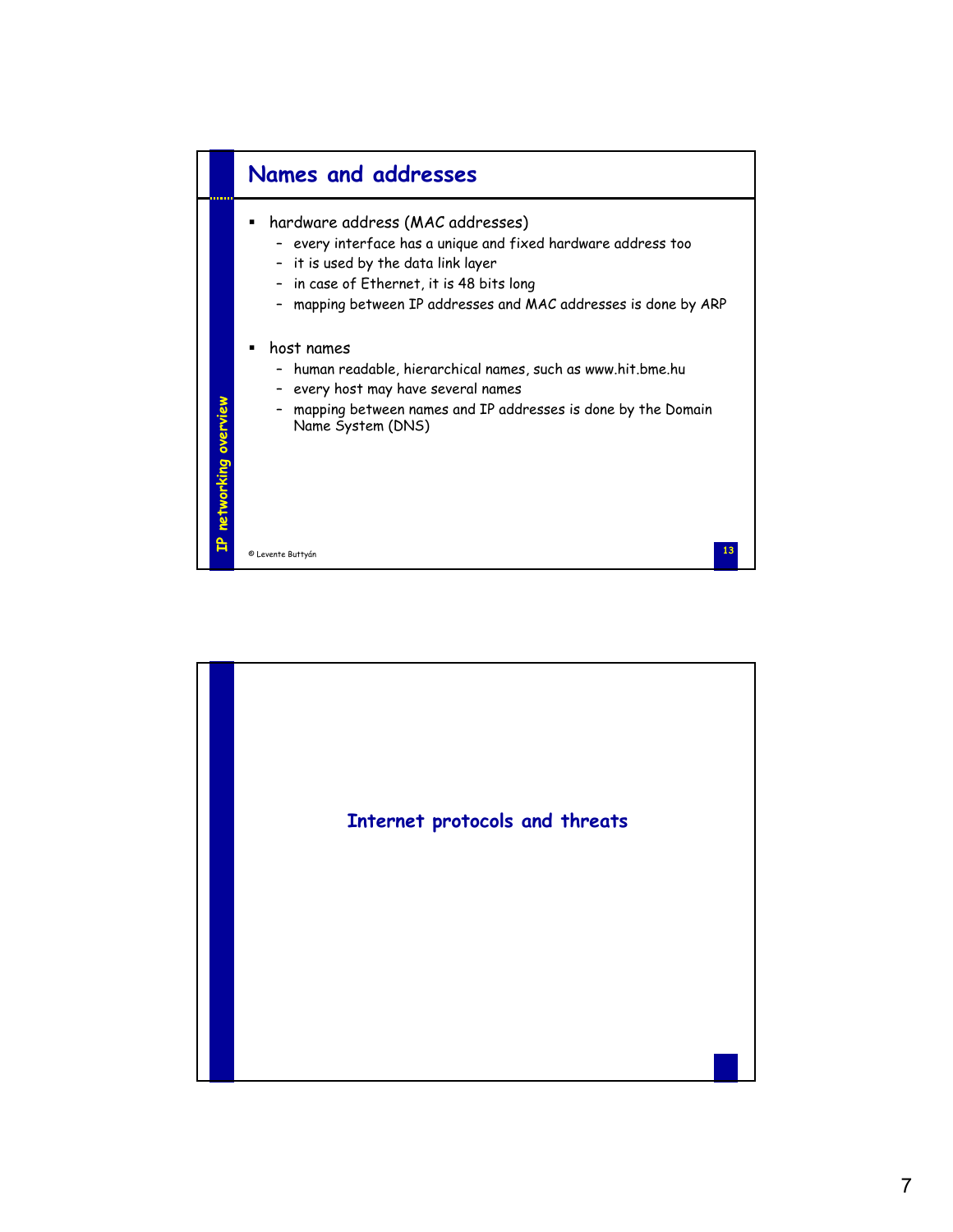

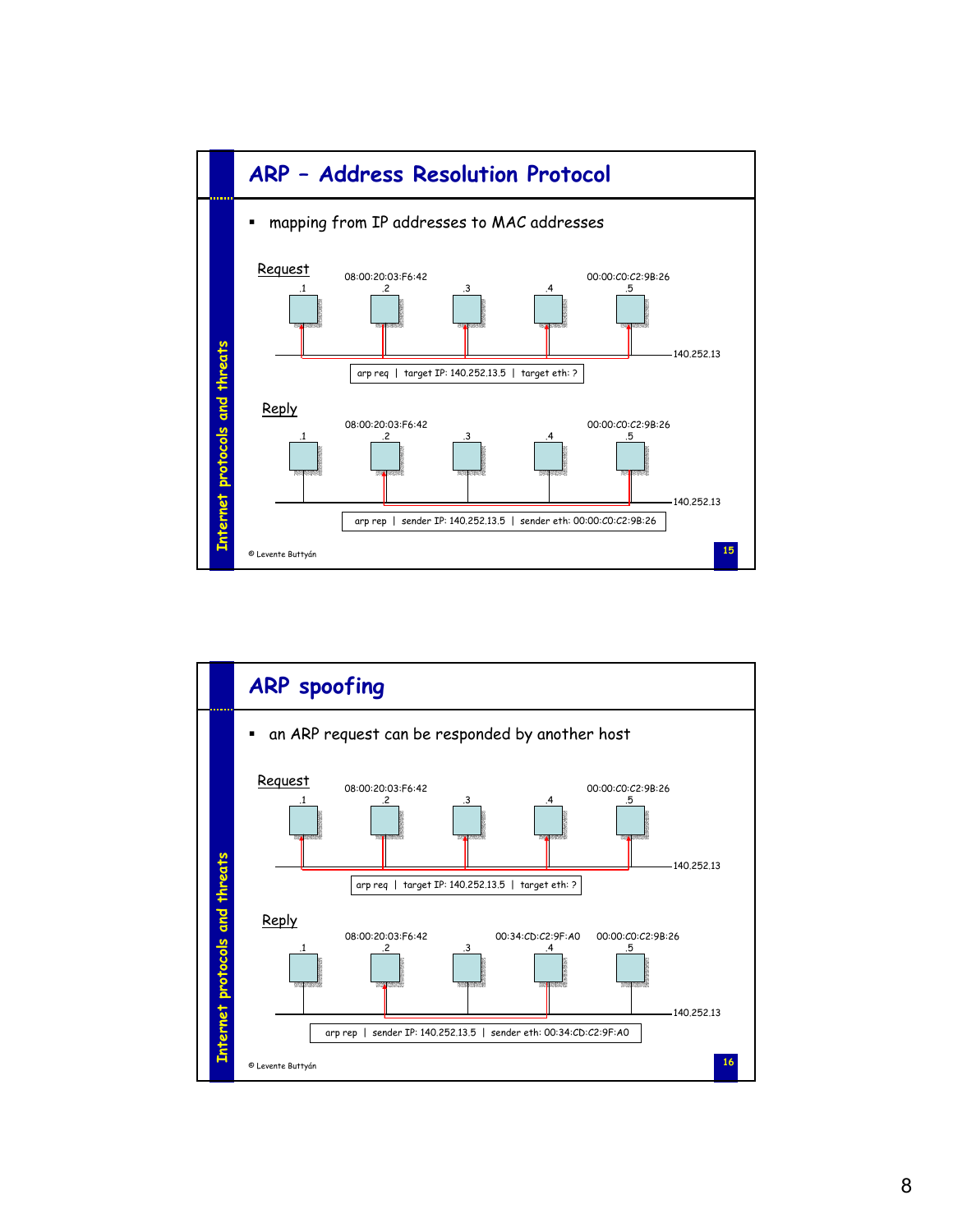

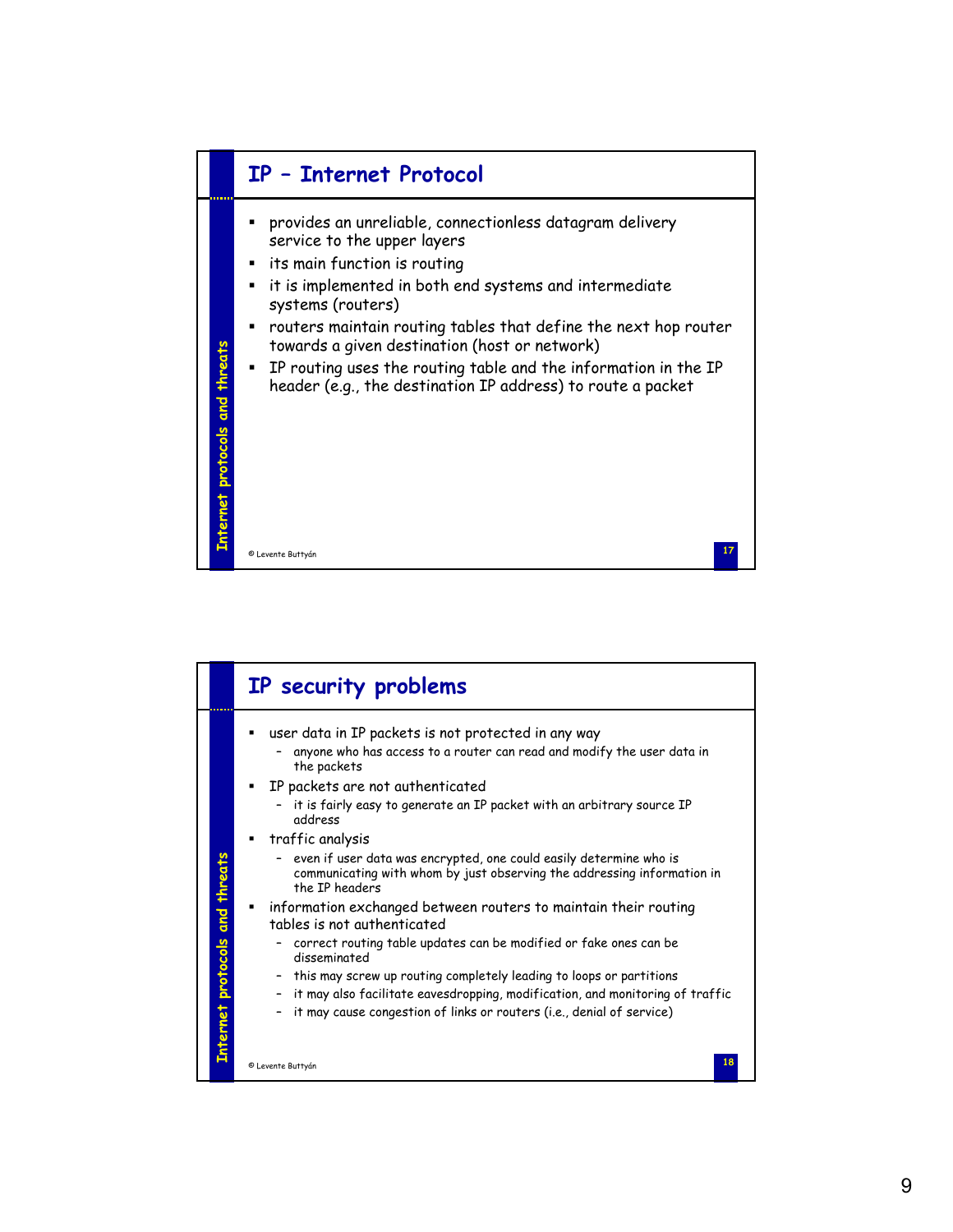

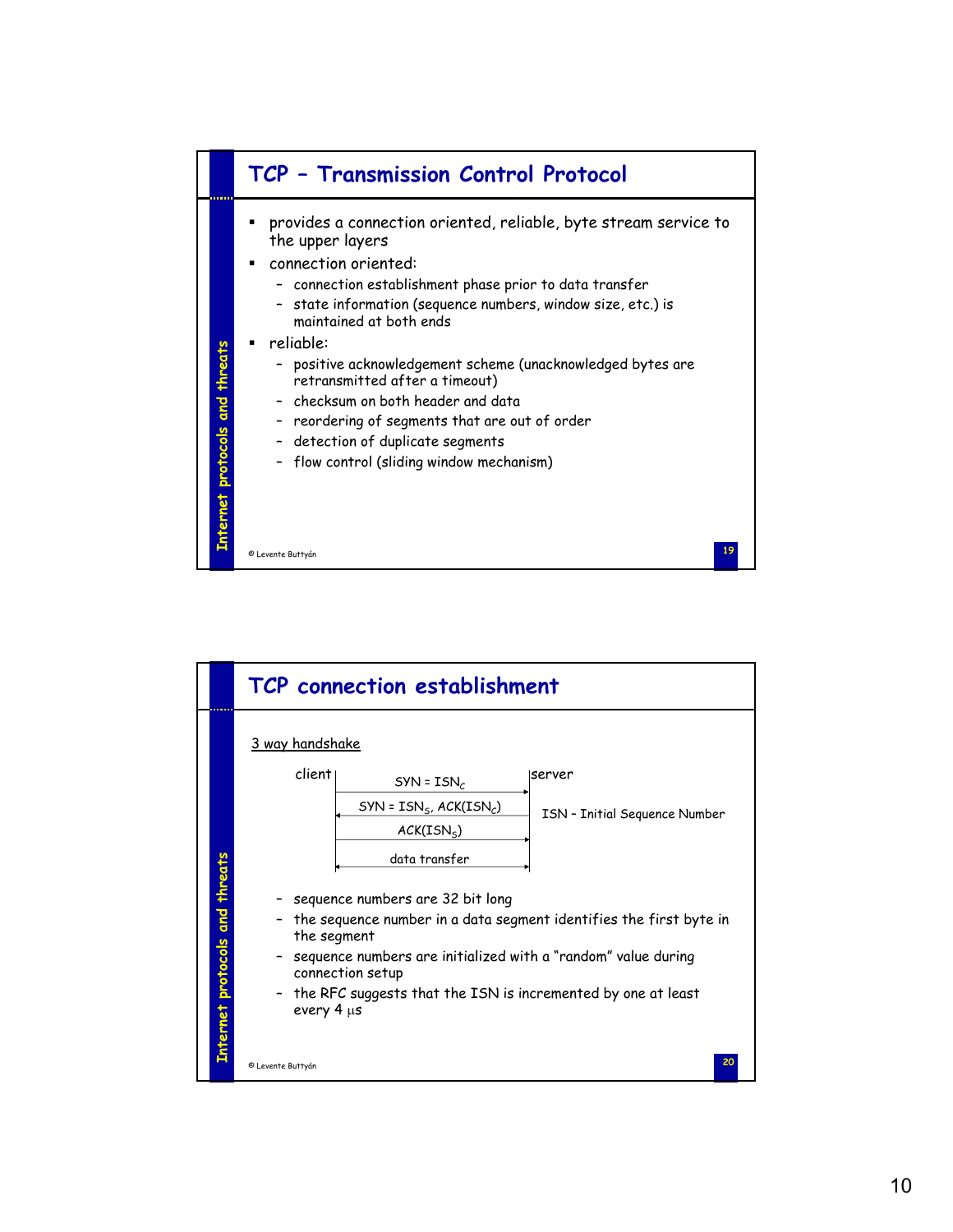

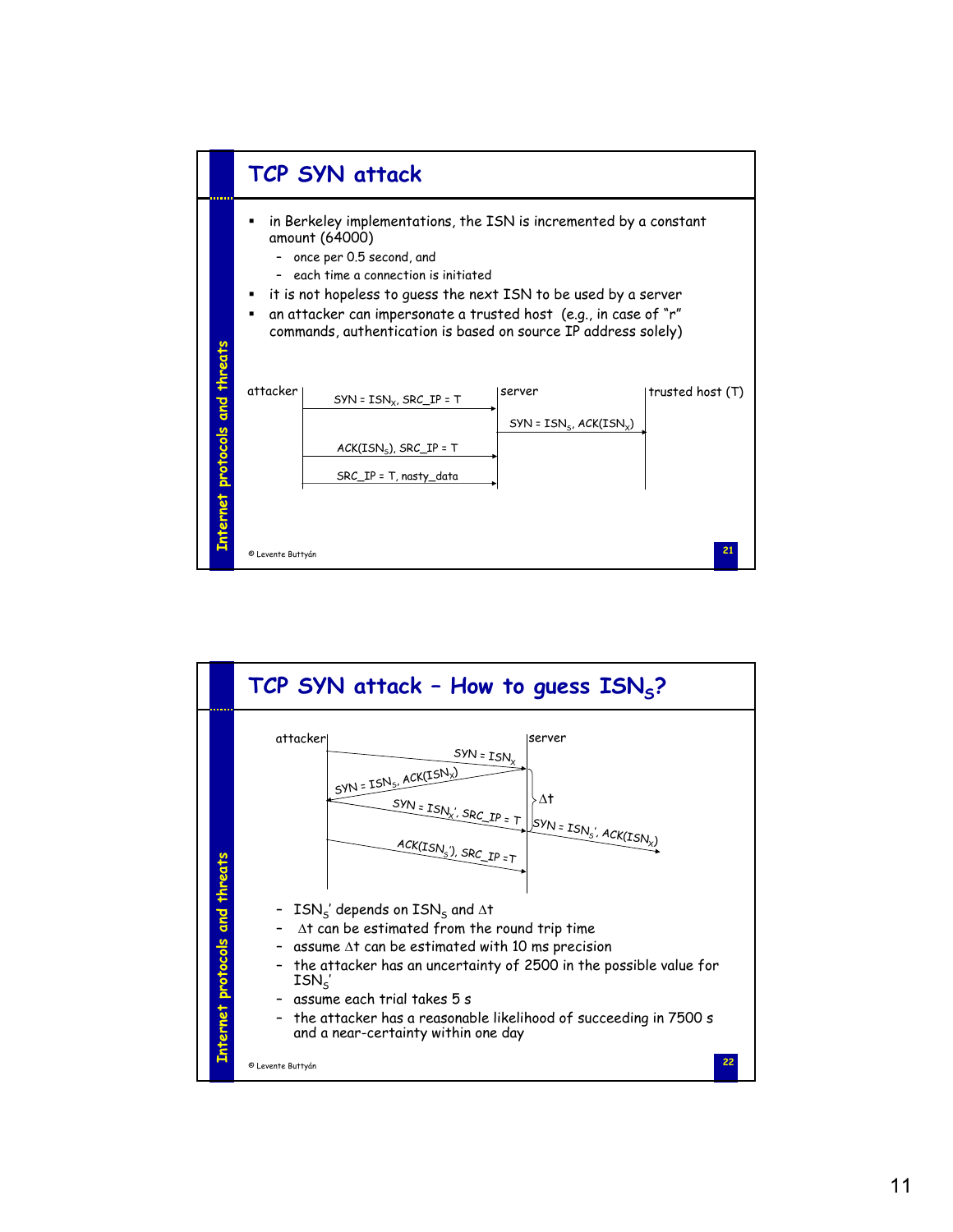

|                                | FTP security problems                                                                                                                                                                                                                                                   |
|--------------------------------|-------------------------------------------------------------------------------------------------------------------------------------------------------------------------------------------------------------------------------------------------------------------------|
|                                | neither the control nor the data connection is protected<br>passwords can be eavesdropped<br>$\cdot$ FTP is a text(ASCII) based protocol, which makes password sniffing<br>even easier<br>files transmitted over the data connection can be intercepted and<br>modified |
| Internet protocols and threats | client<br>server<br>% ftp ftp.epfl.ch<br><tcp 21="" connection="" ftp.epfl.ch="" of="" port="" setup="" to=""><br/>"220 ftp.epfl.ch FTP server (version 5.60) ready."</tcp>                                                                                             |
|                                | Connected to ftp.epfl.ch.<br>Name: buttyan<br>"USER buttyan"<br>"331 Password required for user buttyan."                                                                                                                                                               |
|                                | Password: kiskacsa<br>"PASS kiskacsa"                                                                                                                                                                                                                                   |
|                                | "230 User buttyan logged in."                                                                                                                                                                                                                                           |
|                                | .                                                                                                                                                                                                                                                                       |
|                                | © Levente Buttyán                                                                                                                                                                                                                                                       |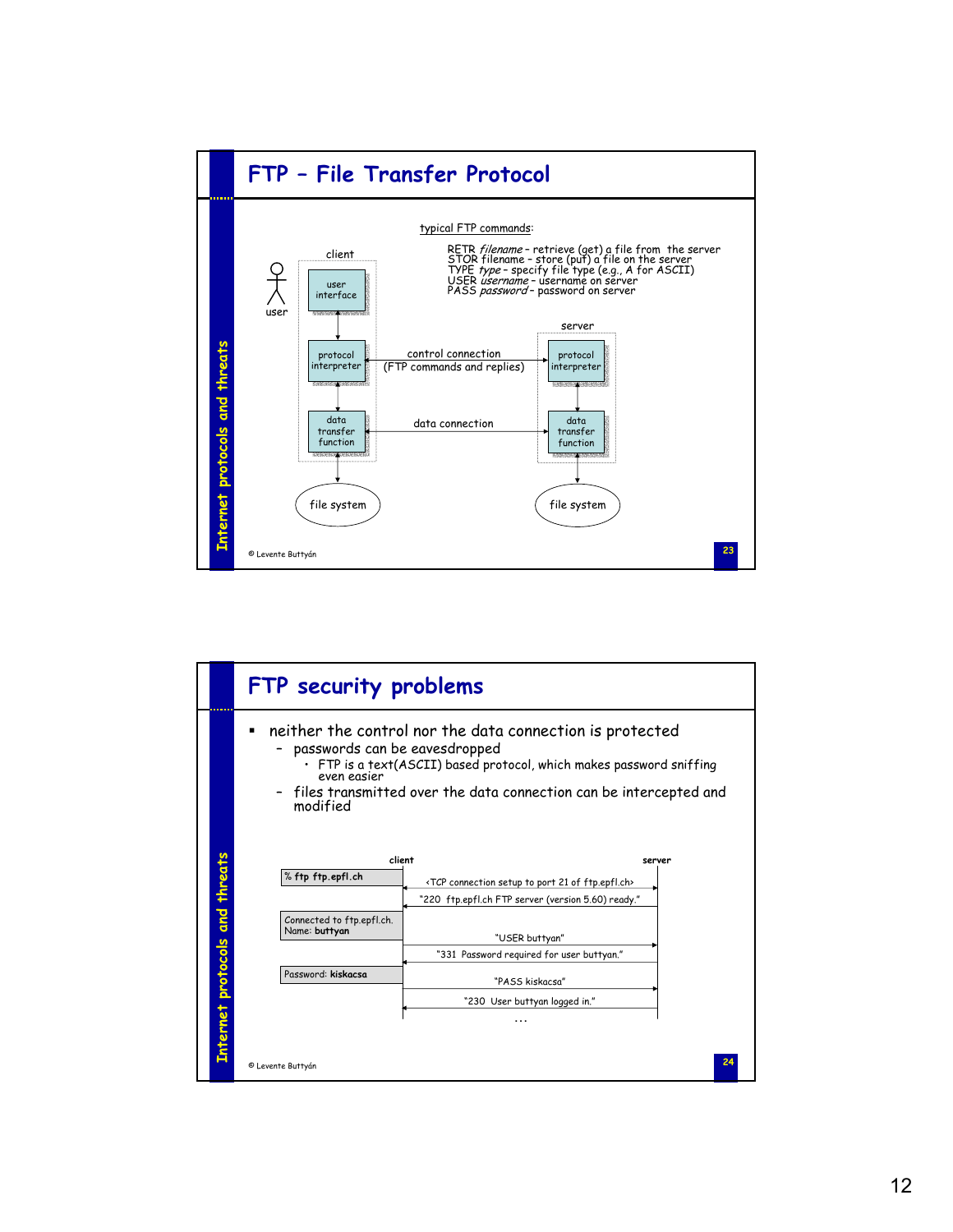

|                                | Telnet security problems                                |                                                                                         |
|--------------------------------|---------------------------------------------------------|-----------------------------------------------------------------------------------------|
|                                | passwords are sent in clear                             |                                                                                         |
|                                | client<br>% telnet ahost.epfl.ch                        | server<br><tcp 23="" ahost.epfl.ch="" connection="" of="" port="" setup="" to=""></tcp> |
|                                | Connected to ahost.epfl.ch.<br>Escape character is """. | <telnet negotiation="" option=""></telnet>                                              |
|                                |                                                         | "UNIX(r) System V Release 4.0"<br>"Login:"                                              |
|                                | Login: b                                                | "b"                                                                                     |
|                                | Login: bu                                               | "⊔"                                                                                     |
| Internet protocols and threats | Login: buttyan                                          | <br>"n"                                                                                 |
|                                |                                                         | "Password:"                                                                             |
|                                | Password: k                                             | "k"                                                                                     |
|                                | Password: kiskacsa                                      | <br>"a"                                                                                 |
|                                | © Levente Buttyán                                       | <os "%"="" and="" e.g.,="" greetings="" prompt,="" shell=""><br/>26<br/></os>           |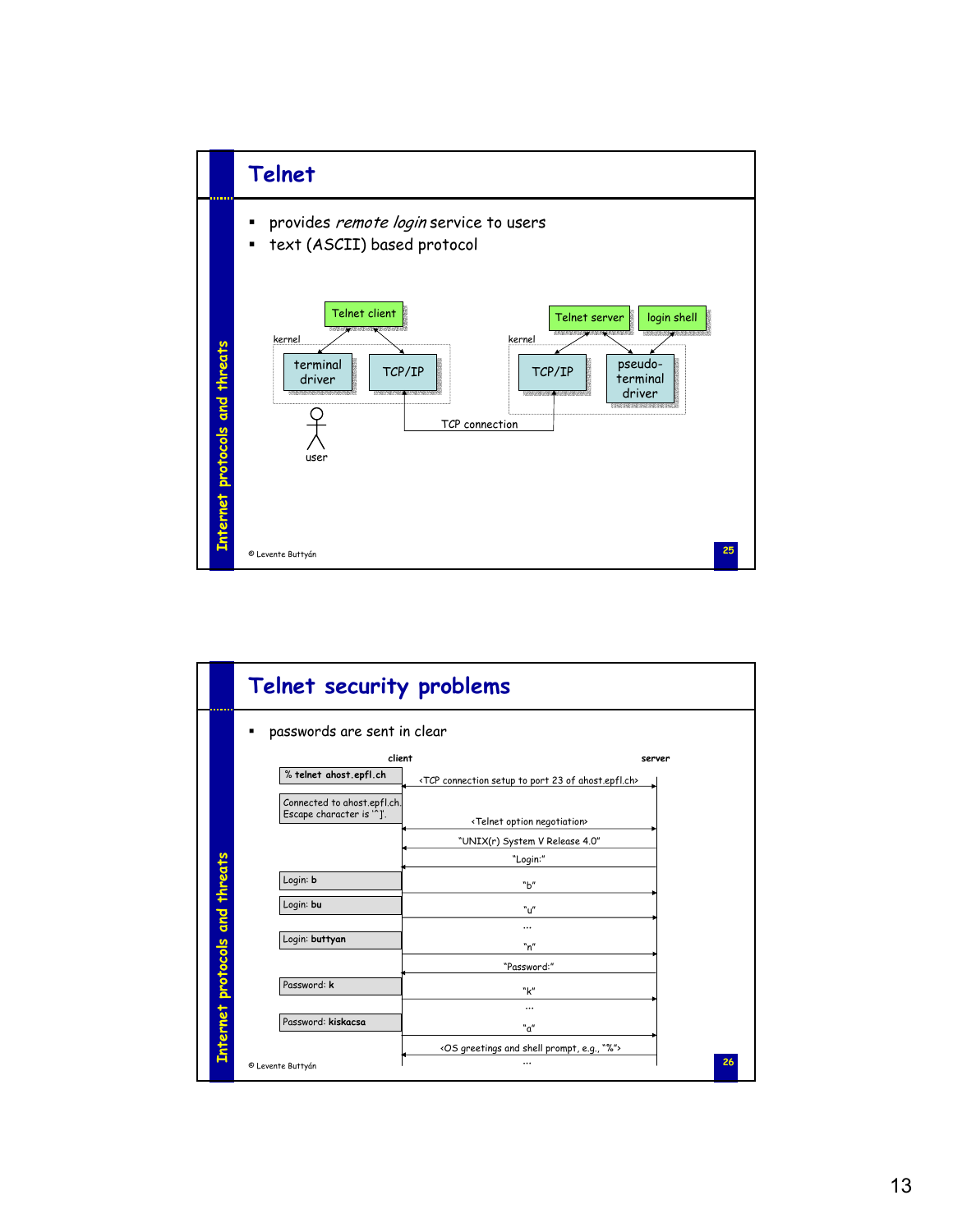

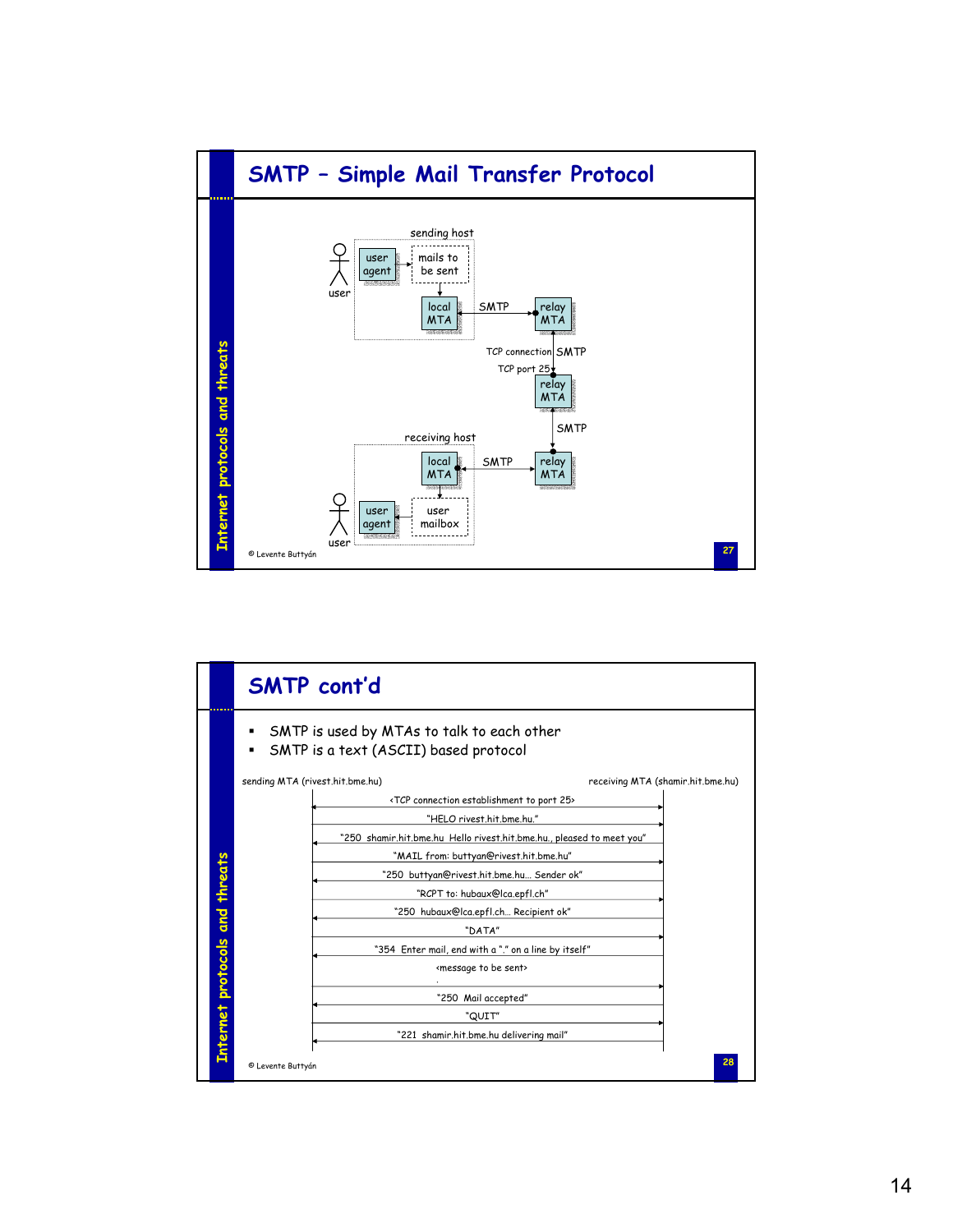

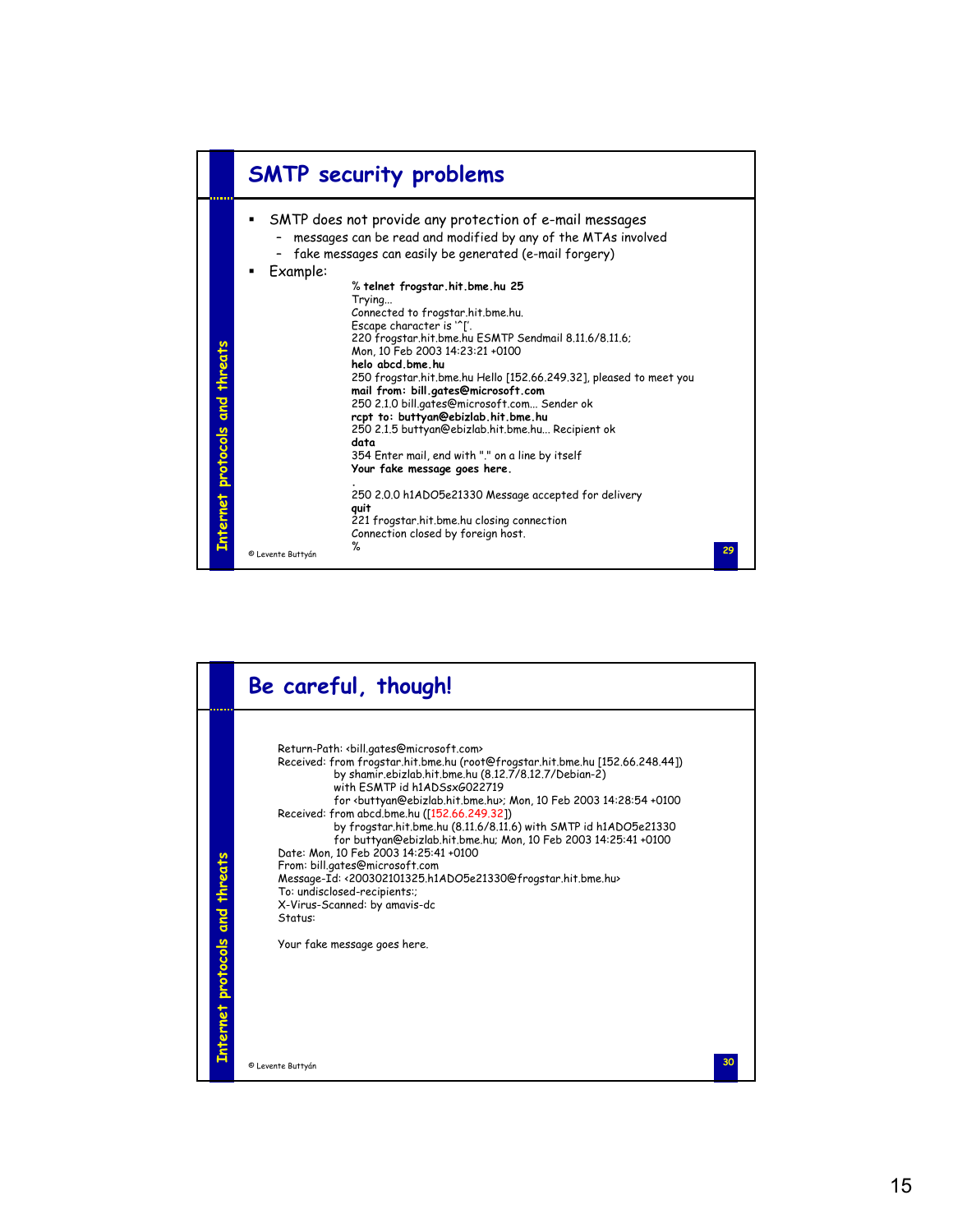

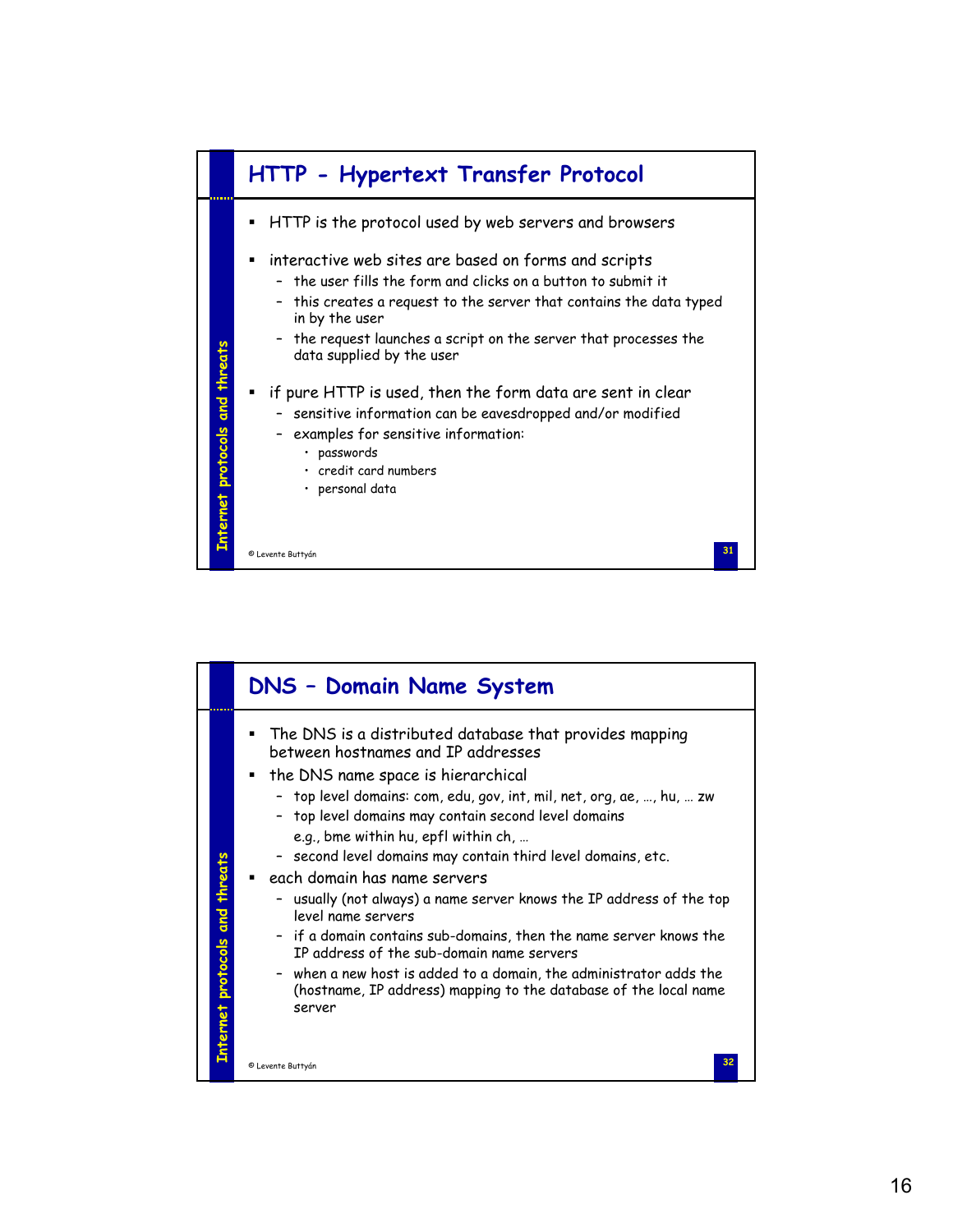

|                                | <b>DNS</b> spoofing                                                                                                                                                                                                                                                                                                                                                                                                                                                                                                                                                                                                                                                                                                                                                                                                                                                                                  |
|--------------------------------|------------------------------------------------------------------------------------------------------------------------------------------------------------------------------------------------------------------------------------------------------------------------------------------------------------------------------------------------------------------------------------------------------------------------------------------------------------------------------------------------------------------------------------------------------------------------------------------------------------------------------------------------------------------------------------------------------------------------------------------------------------------------------------------------------------------------------------------------------------------------------------------------------|
| Enternet protocols and threats | the cache of a DNS name server can be poisoned with false<br>information<br>how to do it?<br>- assume that the attacker wants <i>www.anything.hu</i> to map to his own<br>IP address 152.66.249.32<br>- approach 1:<br>• attacker submits a DNS query "www.anything.hu=?" to ns.victim.hu<br>• a bit later it forges a DNS reply "www.anything.hu=152.66.249.32"<br>• UDP makes forging easier but the attacker must still predict the query<br>ΙD<br>approach 2 (attacker has access to ns.attacker.hu):<br>$\cdot$ the attacker modifies its local name server such that it responds a<br>query "www.attacker.hu=?" with "www.anything.hu=152.66.249.32"<br>• the attacker then submits a query "www.attacker.hu=?" to ns.victim.hu<br>· ns.victim.hu sends the query "www.attacker.hu=?" to ns.attacker.hu<br>· ns.attacker.hu responds with "www.anything.hu=152.66.249.32"<br>© Levente Buttyán |
|                                |                                                                                                                                                                                                                                                                                                                                                                                                                                                                                                                                                                                                                                                                                                                                                                                                                                                                                                      |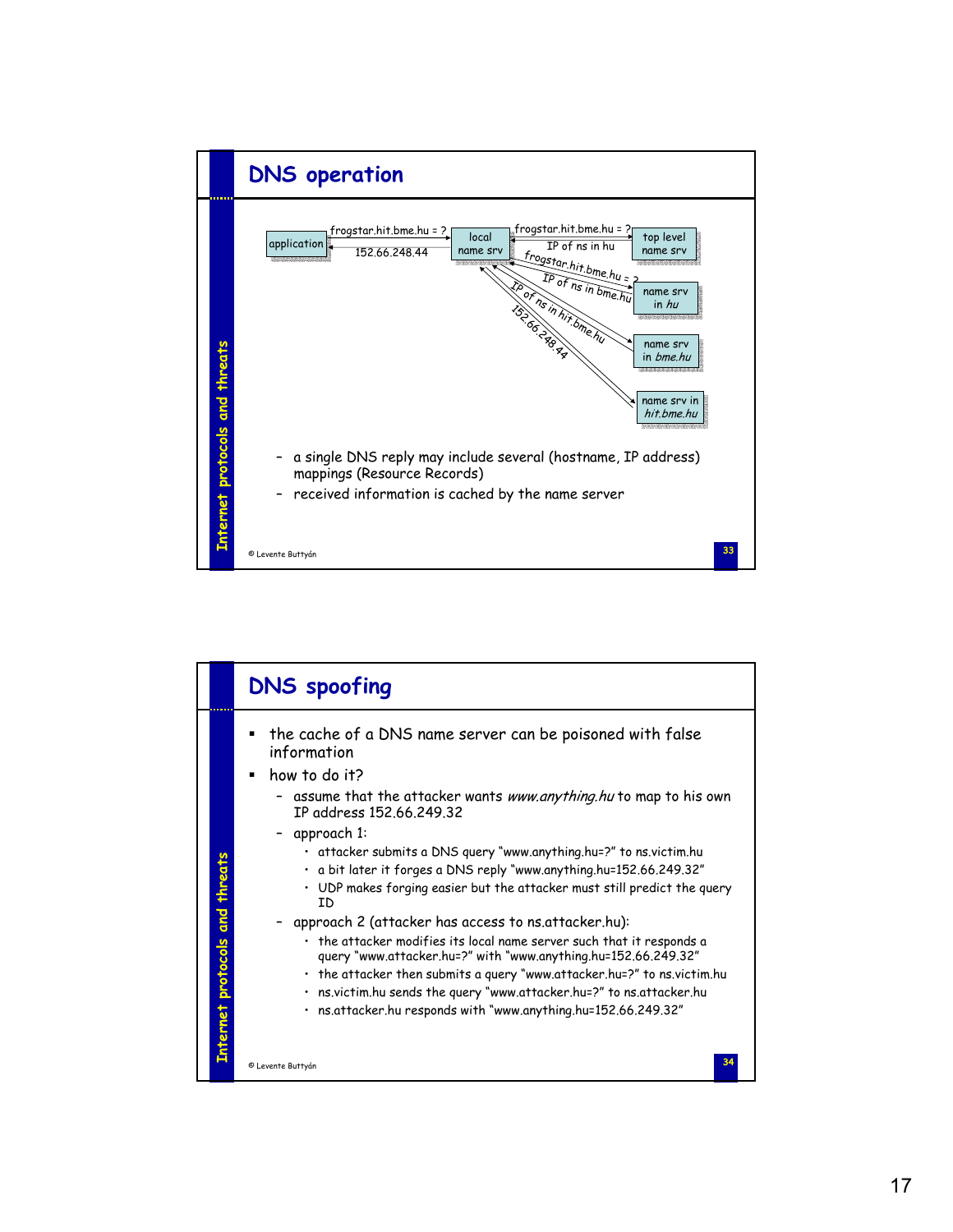

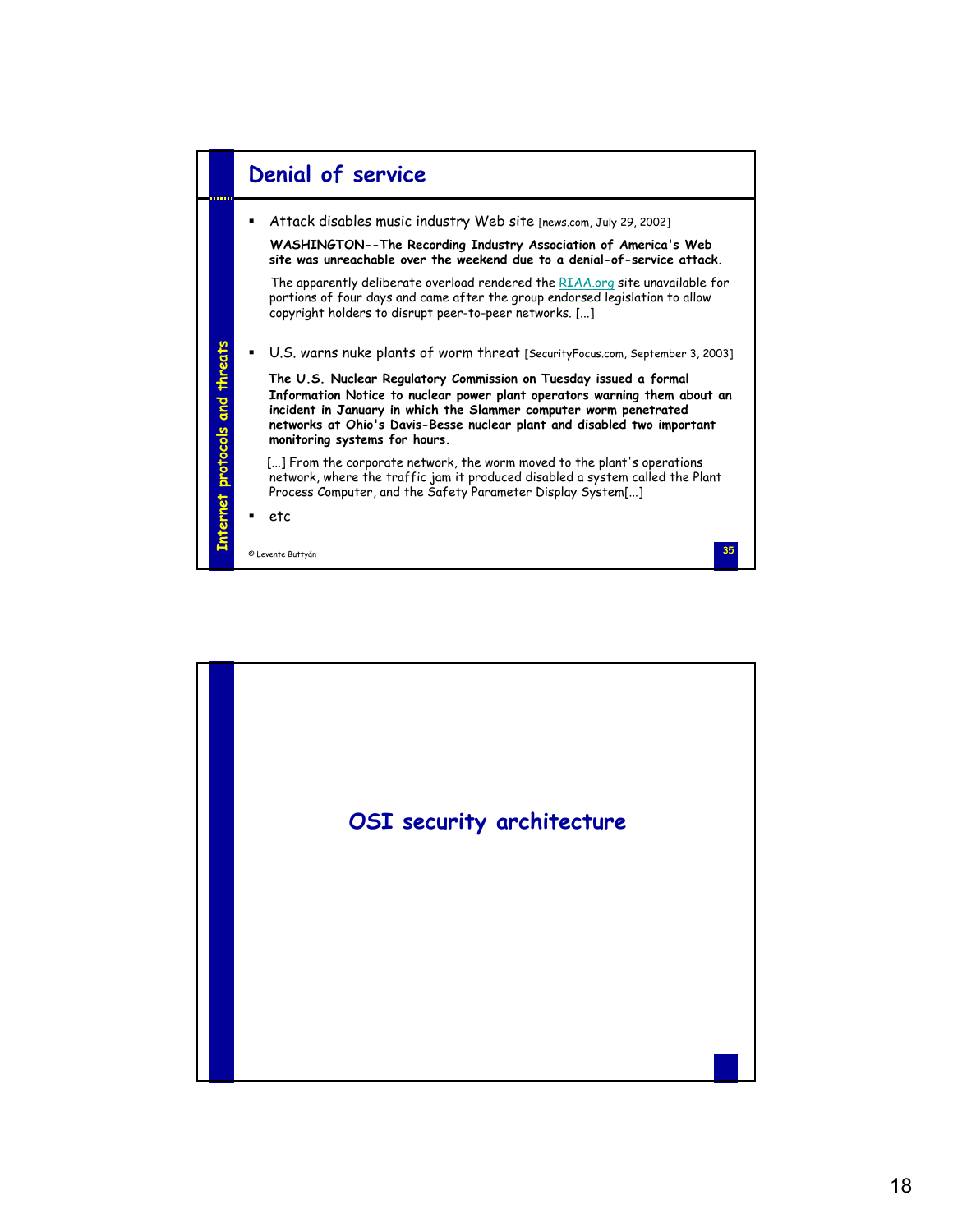

|                           | Authentication                                                                                                                                                                                                                              |
|---------------------------|---------------------------------------------------------------------------------------------------------------------------------------------------------------------------------------------------------------------------------------------|
|                           | aims to detect masquerade<br>provides assurance that a communicating entity is the one that<br>٠<br>it claims to be                                                                                                                         |
|                           | peer entity authentication<br>- provides for the corroboration of the identity of a peer entity in<br>an association (logical connection)<br>can be performed at the establishment of, or at times during the<br>lifetime of the connection |
| OSI security architecture | data-origin authentication<br>provides assurance that the source of data received in a<br>connectionless transfer is as claimed<br>38<br>© Levente Buttyán                                                                                  |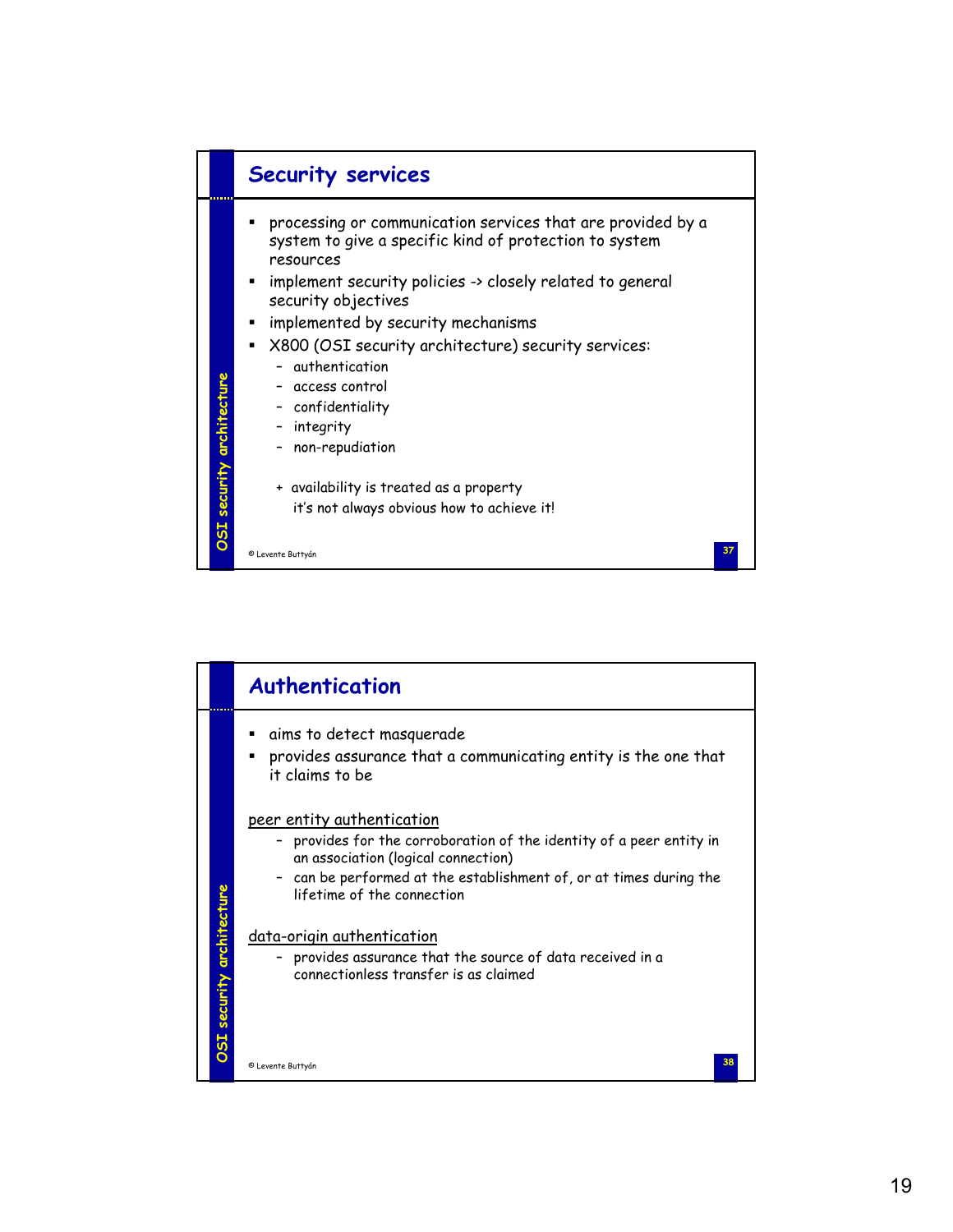

|                          | Confidentiality                                                                                                                                   |
|--------------------------|---------------------------------------------------------------------------------------------------------------------------------------------------|
|                          | protection of data from unauthorized disclosure                                                                                                   |
|                          | connection confidentiality<br>confidentiality protection of all data transferred via a connection                                                 |
|                          | connectionless confidentiality<br>confidentiality protection of data in a single message                                                          |
| SI security architecture | <u>selective-field confidentiality</u><br>- confidentiality protection of selective fields within a single<br>message or messages in a connection |
|                          | <u>traffic flow confidentiality</u><br>protection of information that might be derived from observation<br>of traffic flows                       |
| ◘                        | 40<br>© Levente Buttyán                                                                                                                           |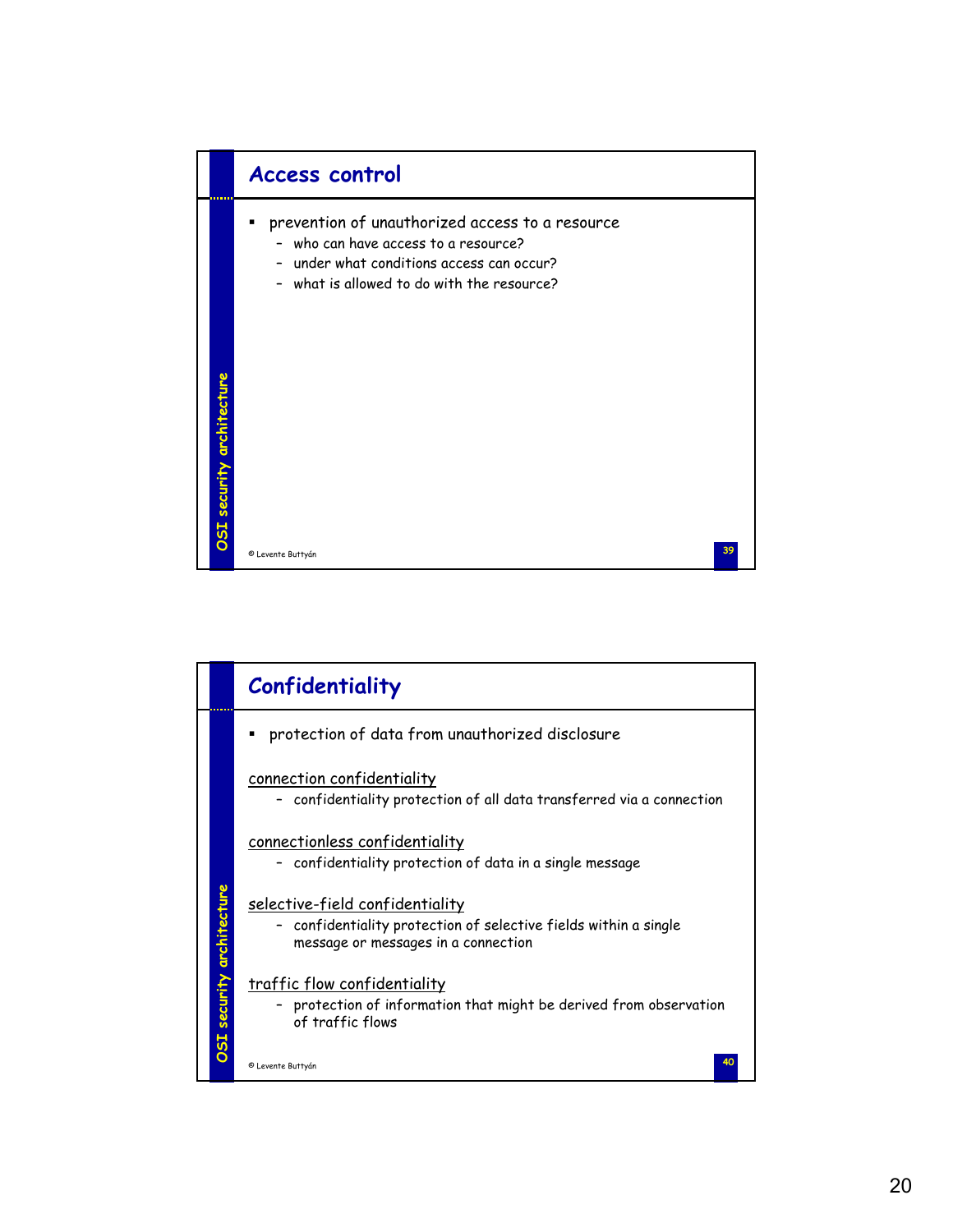

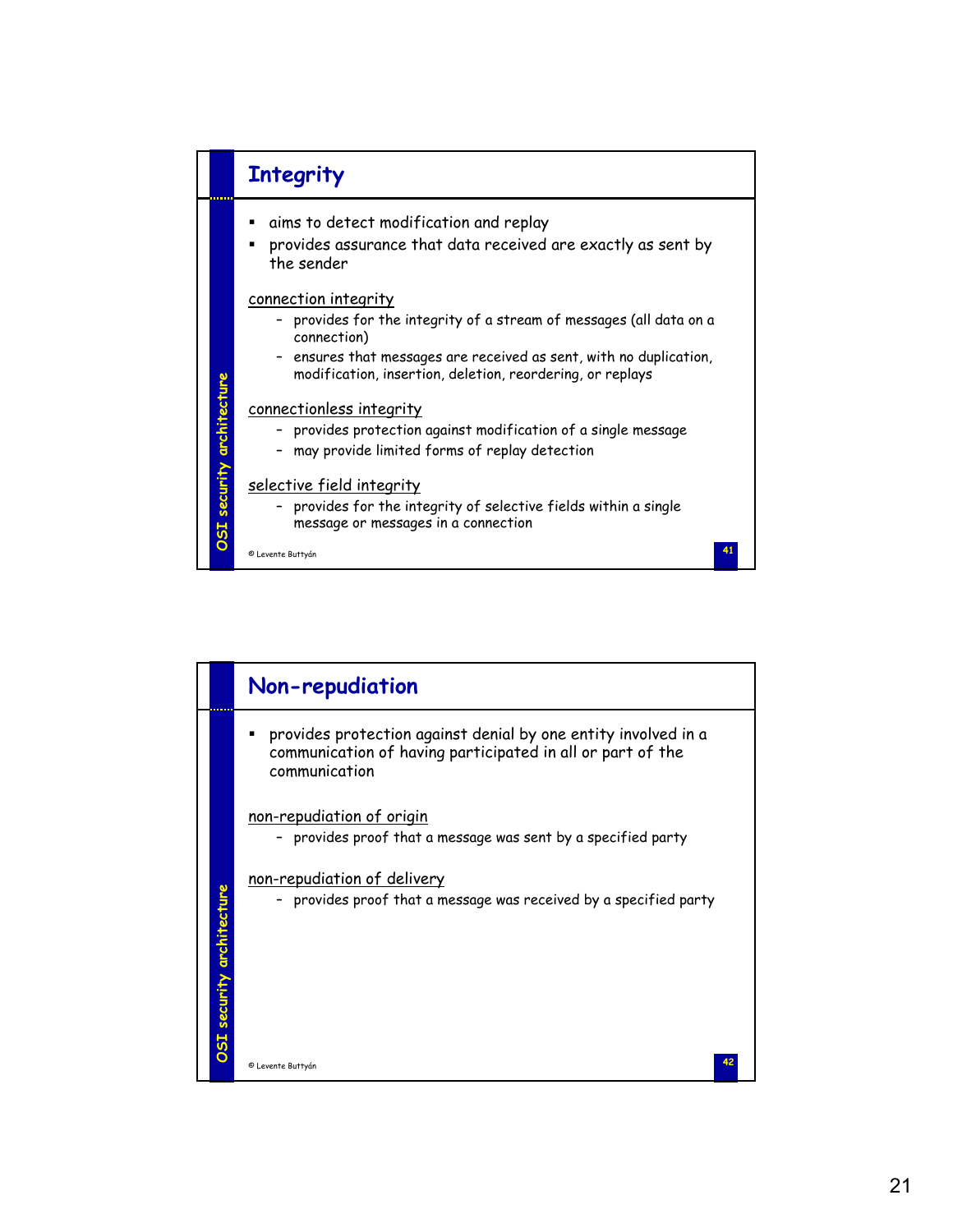

|                           | Relationship between services and mechanisms |            |                      |                              |                   |                             |                    |                    |              |    |
|---------------------------|----------------------------------------------|------------|----------------------|------------------------------|-------------------|-----------------------------|--------------------|--------------------|--------------|----|
|                           |                                              | encryption | digital<br>signature | control<br>schemes<br>access | data<br>integrity | authentication<br>protocols | traffic<br>padding | routing<br>control | notarization |    |
|                           | peer entity<br>authentication                | ✓          |                      |                              |                   |                             |                    |                    |              |    |
|                           | data origin<br>authentication                | ✔          |                      |                              |                   |                             |                    |                    |              |    |
|                           | access<br>control                            |            |                      | ✔                            |                   |                             |                    |                    |              |    |
|                           | confidentiality                              | ✔          |                      |                              |                   |                             |                    |                    |              |    |
|                           | traffic flow<br>confidentiality              | ✓          |                      |                              |                   |                             |                    | ✓                  |              |    |
| OSI security architecture | data<br>integrity                            | ✓          |                      |                              |                   |                             |                    |                    |              |    |
|                           | non-repudiation                              |            |                      |                              |                   |                             |                    |                    | ✔            |    |
|                           | © Levente Buttyán                            |            |                      |                              |                   |                             |                    |                    |              | 44 |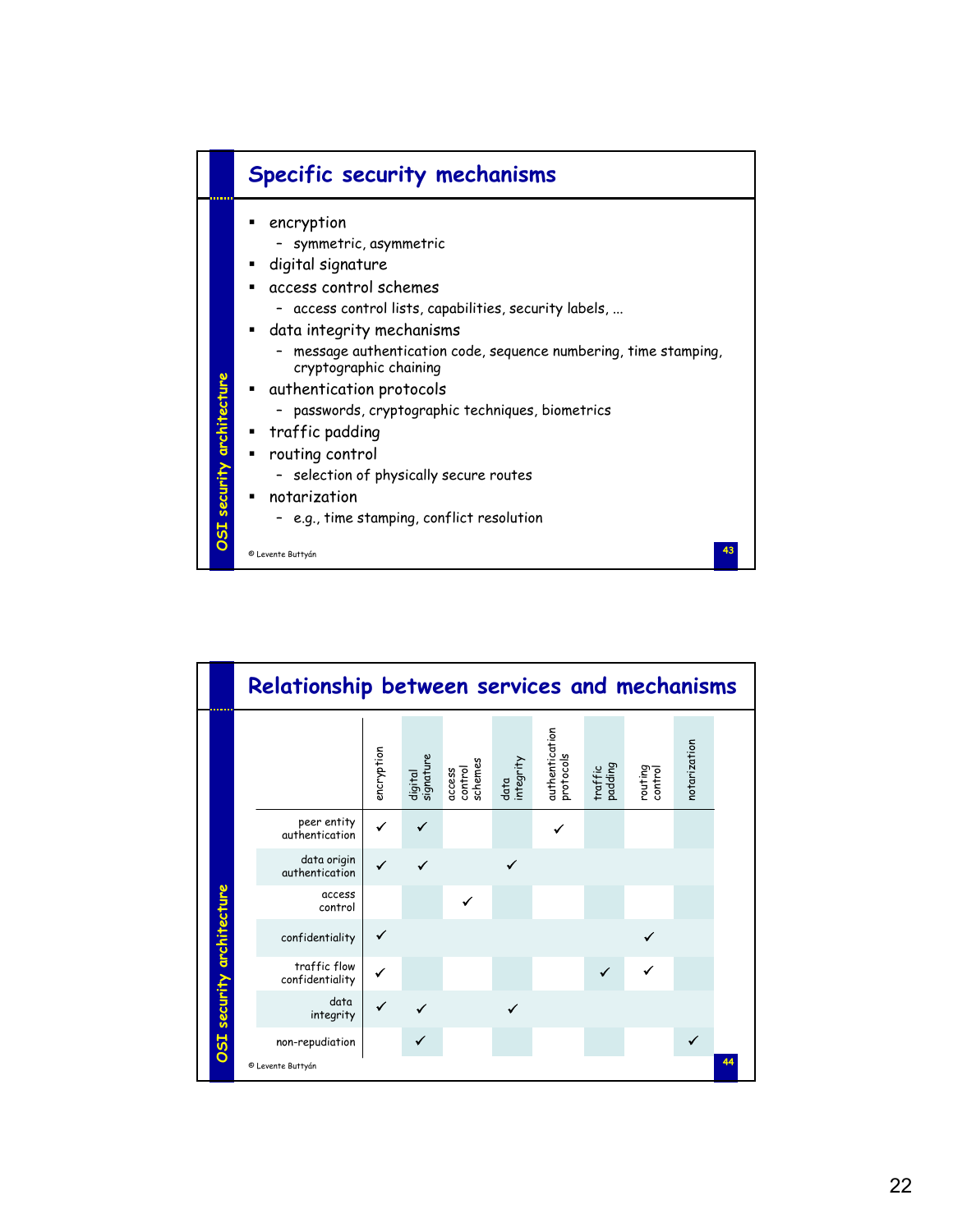

|                           | Link-oriented security                                                                                                                                                                                                                                                                                                                                                                                                                                                                                                                                                                                                                                                                                       |
|---------------------------|--------------------------------------------------------------------------------------------------------------------------------------------------------------------------------------------------------------------------------------------------------------------------------------------------------------------------------------------------------------------------------------------------------------------------------------------------------------------------------------------------------------------------------------------------------------------------------------------------------------------------------------------------------------------------------------------------------------|
| OSI security architecture | provides security (e.g., integrity and confidentiality) for PDUs<br>passing over a communication link between two nodes,<br>regardless of the ultimate source and destination of the PDUs<br>independent (different) keys are used on each link<br>pros<br>both protocol control information and user data can be encrypted<br>frequency and length patterns can be masked if a continuous<br>stream of ciphertext bits is maintained on the link<br>- very effective for defending against traffic analysis<br>cons<br>- all intermediate nodes between the source and the destination<br>must be trusted<br>- intermediate nodes are more complex (expensive)<br>works well with point-to-point links only |
|                           | © Levente Buttyán                                                                                                                                                                                                                                                                                                                                                                                                                                                                                                                                                                                                                                                                                            |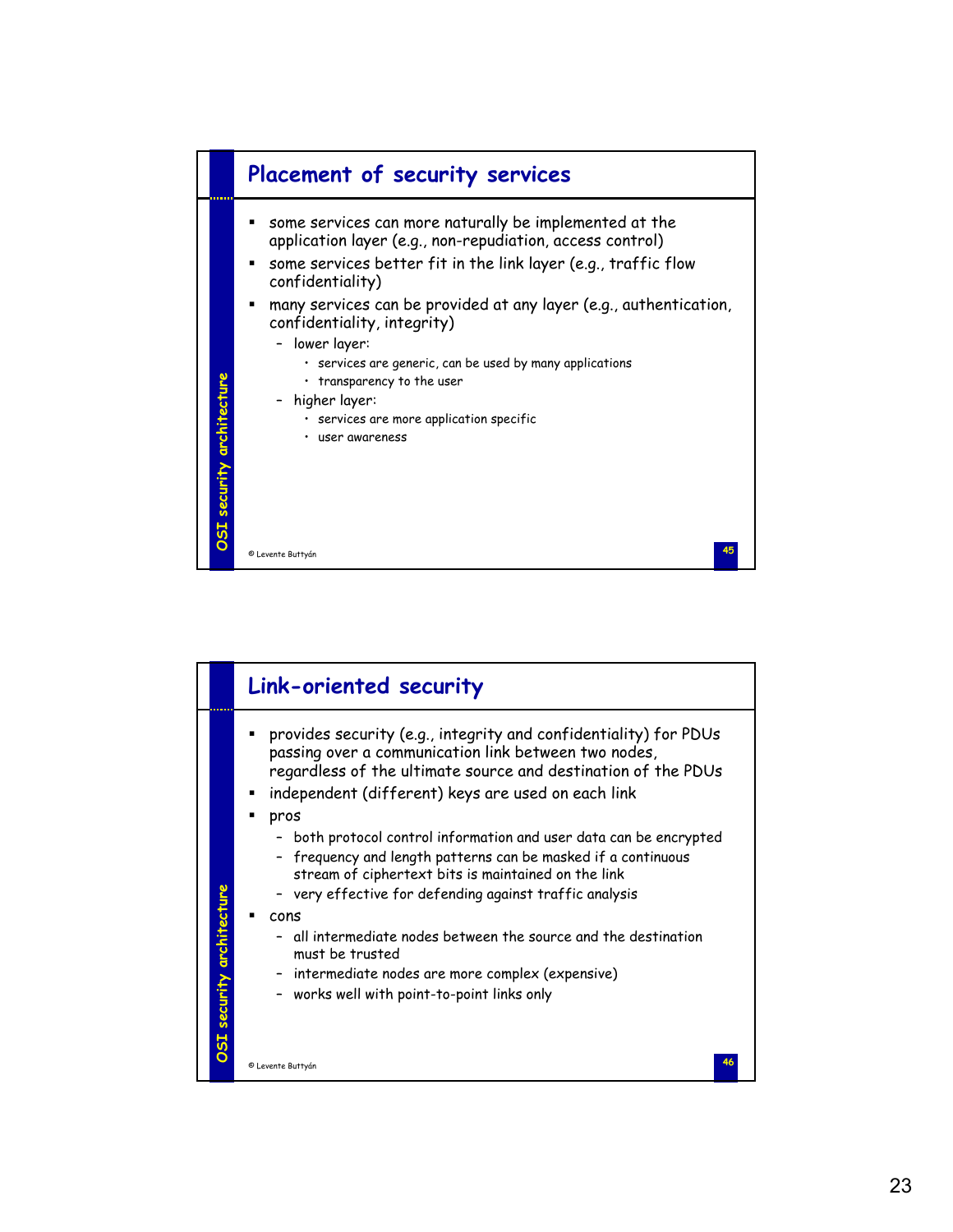

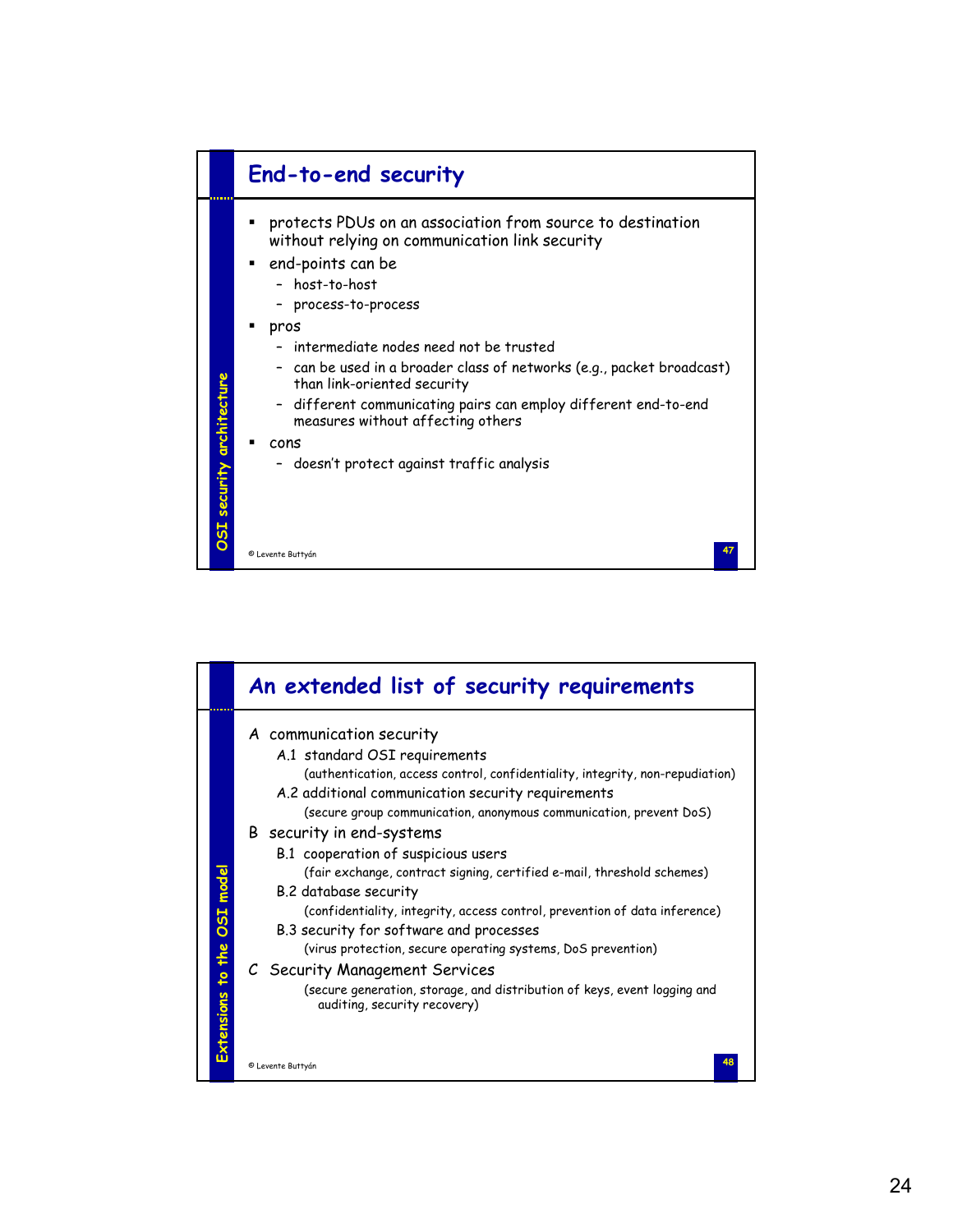

|  | What's next?                                                                                                                                                                                                                               |
|--|--------------------------------------------------------------------------------------------------------------------------------------------------------------------------------------------------------------------------------------------|
|  | cryptography and cryptographic protocols<br>why?<br>- many security mechanisms are based on cryptography (e.g.,<br>encryption, digital signature, some data integrity mechanisms,<br>some authentication schemes, etc.)                    |
|  | but be cautious:<br>"If you think cryptography is going to solve your problem, you don't understand<br>cryptography and you don't understand your problem."<br>-- Bruce Schneier                                                           |
|  | security is like a chain: it will break at the weakest link<br>- other important aspects include<br>• physical protection<br>· procedural aspects<br>- choosing a hard to guess password and changing it regularly<br>- installing patches |
|  | © Levente Buttyán                                                                                                                                                                                                                          |